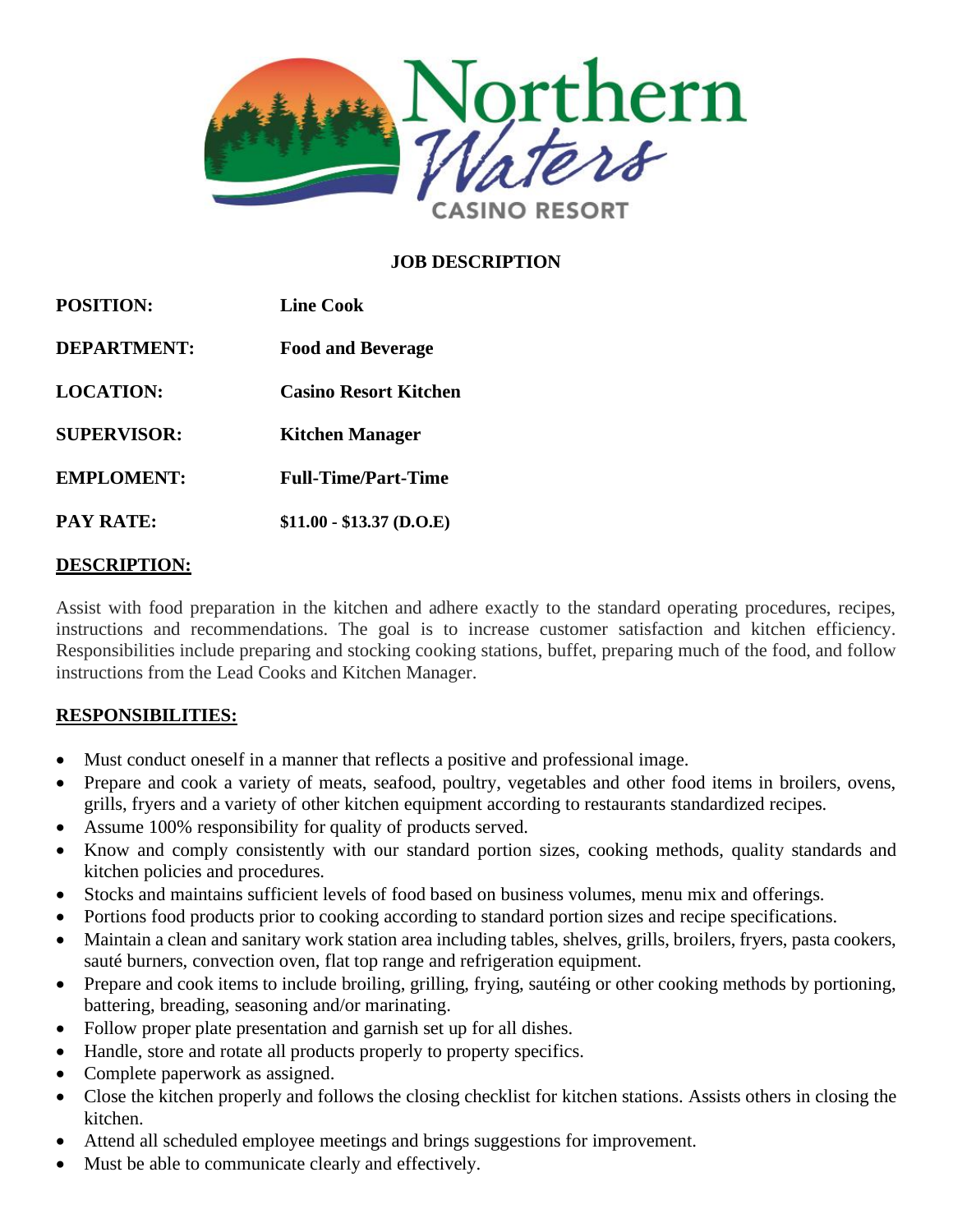- Provide excellent guest service to guests, internal and external through active guest engagement and positive attitude.
- All employees must be flexible and assume other responsibilities and task as assigned by management and as management deems necessary; this means fulfilling all other job duties as assigned.
- Flexible with scheduling of shifts and willing to work nights, weekends, and holidays.

# **MINIMUM REQUIRED QUALIFICATIONS:**

- High School Diploma or GED.
- Basic computer skills for the purpose of completing the necessary paperwork.
- Minimum (6) months of experience in kitchen preparation, cooking, or similar experience in a hospitality setting.
- ServSafe certified or be able to be ServSafe certified within first (90) days of employment.
- Must be able and willing to pass preemployment screens including but not limited to a background check (non-Gaming) and a drug screen.

## **PREFERRED QUALIFICATIONS:**

- $\bullet$  1+ year experience in kitchen preparation and cooking.
- $\bullet$  1+ year experience working in a hospitality setting.
- $\bullet$  1+ year of culinary education.
- Be able to receive and maintain a Gaming License.

## **PHYSICAL REQUIREMENTS**

- Ability to stand and walk for extended periods of time up to 90% of full shift.
- Ability to reach, bend, stoop, and lift up to 40 pounds.
- Ability to adhere to high standard of personal hygiene and grooming habits.

*The above statements are intended to describe the general nature and level of work performed by people assigned to this classification. They are not intended to be construed, as an exhaustive list of all responsibilities, duties and skills required of personnel so classified. Management retains the right to add or to change the duties of the position at any time. Must be able to pass a pre-employment drug screen and applicable background checks related to the position if required.*

### **OUR MISSION**

Our mission is to provide an exceptional and memorable experience to every guest, every time. Each team member will demonstrate a high level of professionalism, provide a safe, clean and entertaining experience for all guests, internal and external.

**Integrity, Service, Professionalism, Value. This is our PROMISE.**

### **Initial Date of Approval by the Public Enterprise Finance Commission (PEFC): 12/14/2021 Revised: 01/29/2019**

**Northern Waters Casino Resort** P.O. Box 129, N5384 US 45 Watersmeet, MI 49969 Email: [hr@lvdcasino.com](mailto:hr@lvdcasino.com) Website:<http://www.lvdcasino.com/Content/Careers.cfm>